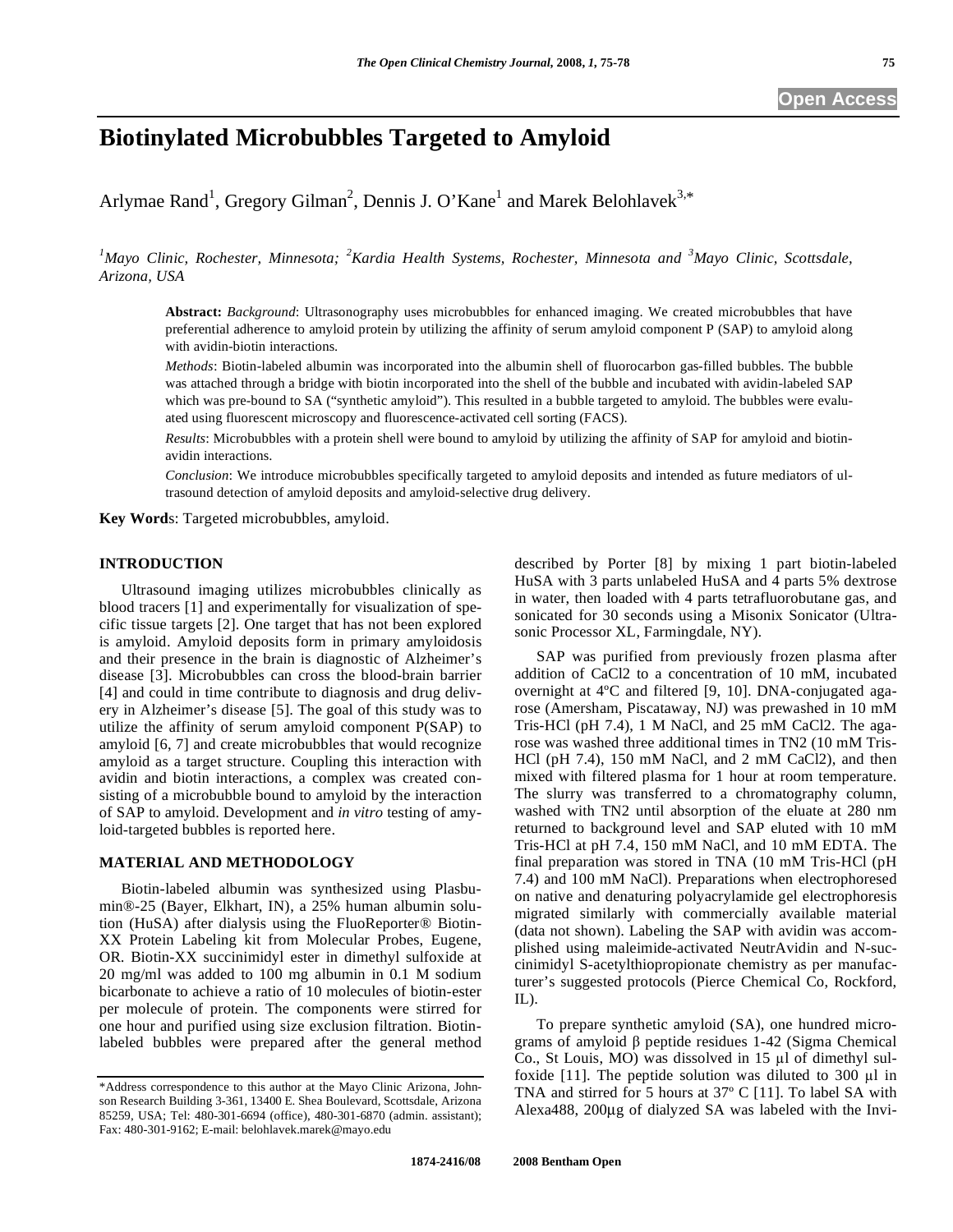trogen Corporation (Carlsbad, CA) kit. This preparation and all other reagents were stored in TN buffer at 4°C.

To bind the SAP to the synthetic amyloid,  $5 \mu l$  of the labeled SA or labeled amyloid fibrils (AF) preparation was added to 50 µl of avidin-SAP. In some instances, the mixture was adjusted to contain the desired concentration of CaCl2. After 1 hr stirring at 37°C, the mixture was slowly cooled to room temperature overnight. To evaluate the resulting preparations, fresh microbubbles were mixed gently and added to the synthetic amyloid plus SAP, and evaluated using FACS (Becton Dickinson FACS Calibur) as previously demonstrated [12, 13] . As soon as possible after FACS, the microbubbles were examined using a Zeiss phase fluorescence microscope and photographed using an AxioPhot digital camera.

## **RESULTS**

 Targeted bubble assembly was documented by FACS and fluorescent microscopy. Fig. (**1A**) documents the lack of fluorescence seen in the bubble preparation alone. The rings around the bubbles are due to the spherical shape of the bubble. The distribution of forward scatter versus green fluorescence shown in Fig. (**1A**) defined the R1 region (i.e., background; with the presence of the negative bubbles exhibiting no fluorescence) while in Fig. (**1B**) the R2 (i.e., positive fluorescence) was established with a highly fluorescent sample.

 Fig. (**1C**) illustrates the decoration of the SAP labeled with avidin by a commercially obtained fluorescent biotin. FACS showed intensity counts within the fluorescence response field for a wide range of sizes. A predominantly nonspherical appearance was seen in fluorescence microscopy.

 The FACS histogram of Fig. (**1D**), i.e., the targetedbubble, shows intense fluorescence in the R2 field due to biotinylated bubbles. There is an interesting highly reproducible pattern in which the size distribution resembled quanta rather than a continuum, possibly corresponding to an interference of fluorescence intensities at points of bubble to bubble contact as seen upon visual examination of the microbubbles on the fluorescent microscope.

 Table **1** summarizes percent positive counts by FACS for different formulations of microbubble constructs from repeated experiments. Plain or biotinylated microbubble formations without an attached complex produced background count. When fluorescent synthetic amyloid or fluorescent amyloid fibrils and avidin-labeled SAP were added to the



**Fig. (1).** Microscopic and FACS analyses of stages in creation of amyloid-targeted microbubbles. Each panel is composed of a representative image seen using the fluorescent microscope and the FACS data expressed as a plot with forward scatter versus green fluorescence. **A**, Control microbubbles expectably characterized by a lack of fluorescence and accumulation of scatter in the R1 region which was defined by examining bubbles alone with no fluorescent moieties added. **B**, The high degree of fluorescence seen on the surface of the bubbles was generated by adding a green fluorescent labeled avidin (Pierce Chemical Co., Rockford, IL) to the biotin-labeled bubble and shows the expected distribution of values in the R2 (positive) range of the plot. This is confirmed by examination of the material microscopically. **C**, Binding of the avidin-labeled SA to a commercial green fluorescent-labeled biotin instead of a bubble. The microscope showed the decorated SA material illuminated with green fluorescence and the histogram demonstrates the absence of the material seen when testing materials containing bubbles. **D**, FACS analysis showing density characteristic for bubbles and distribution (in the 'R2' or positive field) characteristic for fluorescence. Microscopy shows highly fluorescent microbubbles. The bar indicates 100 microns.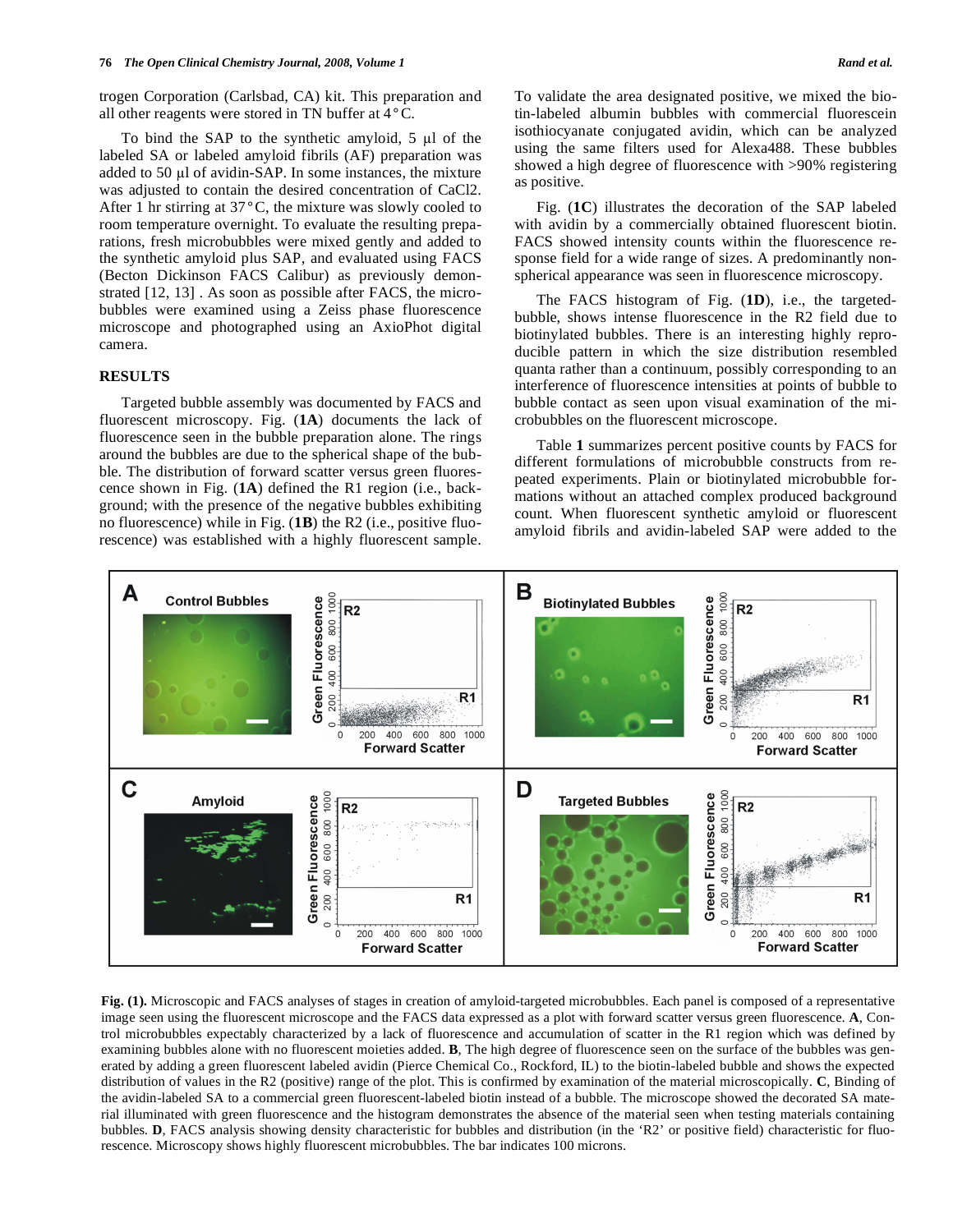mix of biotinylated microbubbles, high percentage counts were repeatedly produced. Amyloid fibrils extracted from liver tissue (courtesy of Dr. Roshini Abraham, Mayo Clinic) were used in place of the SA and demonstrated the binding parameters as seen with the synthetic amyloid.

 Some studies suggest that calcium may facilitate the binding of amyloid to SAP [14-17]. As iterations with various concentrations of calcium in Table **1** demonstrate, calcium had no apparent effect on the binding in our *in vitro* system. As a further confirmation of the independence of this association with calcium, introduction of 50 mM EDTA had no appreciable effect on the targeted bubble construct.

# **DISCUSSION AND CONCLUSION**

 We demonstrate a reproducible experimental methodology of targeting biotinylated albumin microbubbles to amyloid paving the way for targeted contrast-enhanced ultrasound imaging and possibly drug delivery in systemic amyloidosis and Alzheimer's disease. Extensive research involving contrast echocardiography and development of targeted bubbles exists [1, 2, 18], and initial experimental studies suggest feasibility of transcranial application of contrast echocardiography [19, 20]. Our approach expands the field by utilizing SAP as a part of the SAP-avidin coupling complex thereby targeting the microbubbles to amyloid.

 The methodology involved creation of microbubbles from human serum albumin [8] with tracer amounts of biotin, which were targeted to amyloid through the affinity of SAP. Our system enabled visible imaging by also incorporating avidin-biotin interactions along with fluorescent compounds for easy detection of molecules. While nonspecific binding of SAP to other proteins needs to be considered, SAP is a naturally occurring component and radiolabeled SAP has been shown to bind specifically to amyloid *in vivo* [21, 22].

 Addition of calcium (0-4 mM levels existing in blood circulation) and/or EDTA (50 mM) to the reaction yielded no change to the binding properties of the targeted bubbles, although calcium and EDTA were essential to the purification of synthetic amyloid [7, 23].

 Our experimental protocol contained only portions of the components needed to form amyloid deposits *in vivo*. Assembly of amyloid *in vivo* requires not only the major protein component and SAP but also calcium and heparin sulfate and/or chondroitin sulfate proteoglycans, laminin, entactin, collagen IV, and apoE [24]. Our targeting system contained synthetic amyloid, SAP, and calcium without any of the additional components listed above.

 While our bubbles were larger than those used in imaging, their size enabled examination of the amyloid-targetedbubbles using FACS and fluorescent microscopy. Smaller bubbles could be obtained by different bubble preparation techniques, size-filtering, or using commercial microbubbles with a defined diameter range and their shell made of HuSA (such as Optison™, GE Healthcare).

 In conclusion, we describe a reproducible and specific method of construction of microbubbles targeted to amyloid *in vitro*, capitalizing on the well-established affinity of SAP to amyloid and using avidin-biotin interactions to facilitate

| <b>Microbubbles</b> | <b>SA</b>                | AF                       | Avi-SAP                  | Calcium                    | <b>EDTA</b>                  | <b>Experiment 1</b> |                | <b>Experiment 2</b> |                |
|---------------------|--------------------------|--------------------------|--------------------------|----------------------------|------------------------------|---------------------|----------------|---------------------|----------------|
|                     |                          |                          |                          |                            |                              | <b>Batch 1</b>      | <b>Batch 2</b> | <b>Batch 1</b>      | <b>Batch 2</b> |
| Plain               | $\overline{\phantom{a}}$ | $\overline{\phantom{a}}$ | $\overline{\phantom{0}}$ | $\overline{\phantom{a}}$   | $\overline{\phantom{a}}$     | 3%                  | ND             | $\boldsymbol{0}$    | $\mathbf{0}$   |
| Biotinylated        | ۰                        | ٠                        | $\overline{\phantom{a}}$ | $\overline{\phantom{a}}$   | $\qquad \qquad \blacksquare$ | 0%                  | <b>ND</b>      | $\mathbf{0}$        | $\mathbf{0}$   |
|                     | $^{+}$                   | $\overline{\phantom{a}}$ | $^{+}$                   | $0.25$ mM                  | $\overline{\phantom{a}}$     | 96%                 | <b>ND</b>      | ND                  | ND             |
|                     | $\! +$                   | ٠                        | $^{+}$                   | $0.5 \text{ }\mathrm{mM}$  | $\overline{\phantom{a}}$     | 98%                 | 95%            | ND                  | ND             |
|                     | $\! +$                   | $\overline{\phantom{a}}$ | $^{+}$                   | $0.75$ mM                  | $\overline{\phantom{a}}$     | 97%                 | 98%            | ND                  | ND             |
|                     | $\! +$                   | $\overline{\phantom{a}}$ | $+$                      | $1.00 \text{ }\mathrm{mM}$ | $\overline{\phantom{a}}$     | 98%                 | 97%            | ND                  | ND             |
|                     | $\! +$                   | $\overline{\phantom{a}}$ | $^{+}$                   | $2.00 \text{ mM}$          | $\overline{\phantom{a}}$     | 94%                 | 96%            | N <sub>D</sub>      | ND             |
|                     | $\! +$                   | $\overline{\phantom{a}}$ | $^{+}$                   | $4.00 \text{ mM}$          | $\overline{\phantom{a}}$     | 97%                 | 97%            | 93%                 | 93%            |
|                     | $\! +$                   | $\overline{\phantom{a}}$ | $^{+}$                   | $\overline{\phantom{a}}$   | $\overline{\phantom{a}}$     | 95%                 | 95%            | 95%                 | 89%            |
|                     | $\! +$                   | $\overline{\phantom{a}}$ | $^{+}$                   | $4.00 \text{ mM}$          | $50 \text{ mM}$              | 97%                 | 97%            | 95%                 | 93%            |
|                     | $\overline{\phantom{a}}$ | $+$                      | $^{+}$                   | $4.00 \text{ mM}$          | $\overline{\phantom{a}}$     | 97%                 | 96%            | 95%                 | 95%            |
|                     | $\overline{a}$           | $\! +$                   | $^{+}$                   | $\overline{\phantom{a}}$   | $\overline{\phantom{a}}$     | 96%                 | <b>ND</b>      | 95%                 | 95%            |
|                     | $\overline{\phantom{a}}$ | $^{+}$                   | $^{+}$                   | $4.00$ mM                  | $50 \text{ mM}$              | 96%                 | ND             | 95%                 | 95%            |

**Table 1. Percent Counts by FACS of Various Microbubble Constructs** 

Percentages are based on counts of 10,000 evaluated particles; 2 batches of microbubbles were tested in each experimental setting by the fluorescence-activated cell sorter (FACS). SA, synthetic amyloid; AF, fluorescent amyloid fibrils; Avi-SAP, avidin-labeled serum amyloid component P; ND, not done. Positive (+) and negative (-) signs denotes the presence or absence of the component.